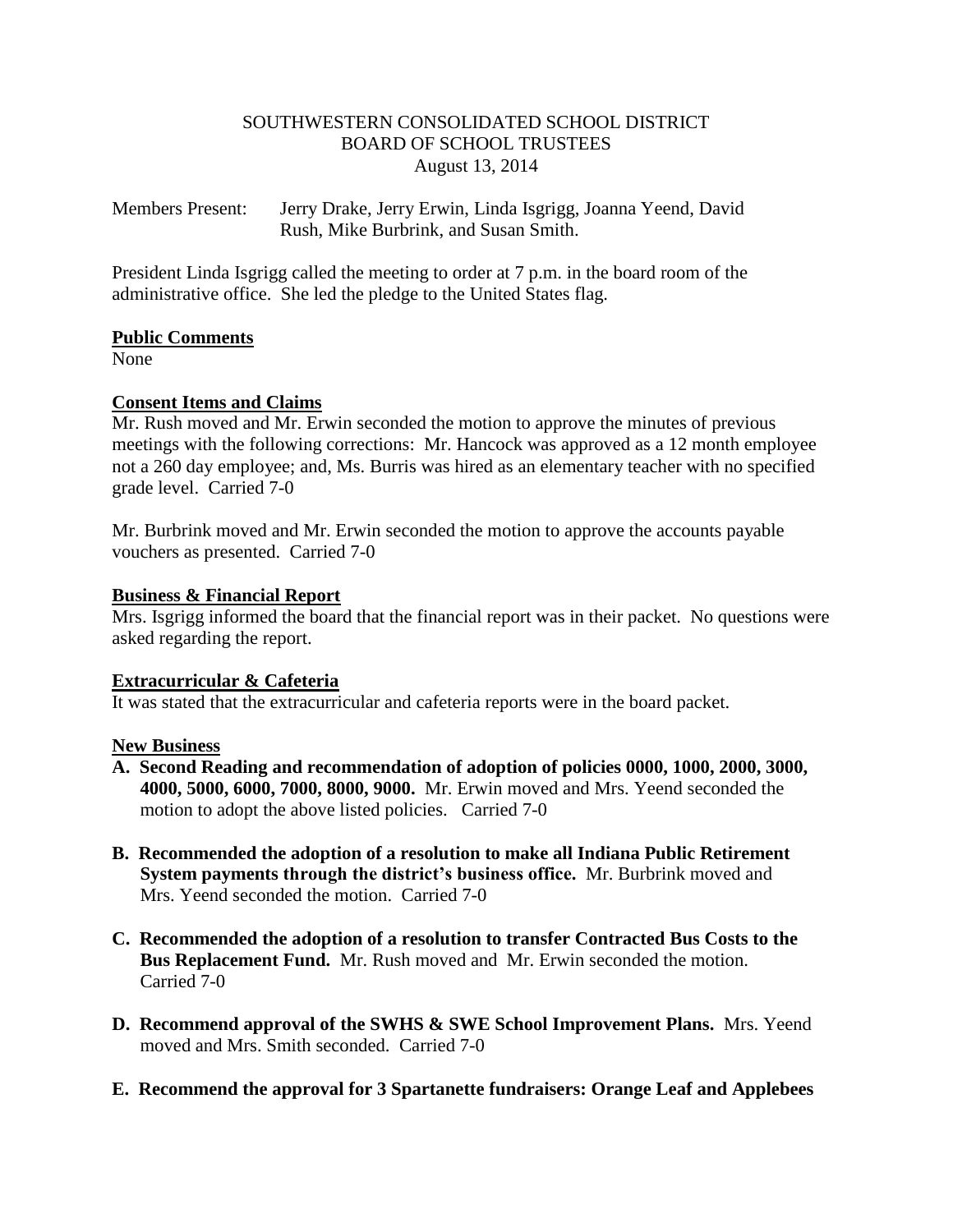**percentage of sales events, selling soda at Rural King's hot dog give away.** Mrs. Yeend moved and Mr. Burbrink seconded. Carried 7-0

**F. Recommend approval of a new coach's evaluation.** Mrs. Yeend moved and Mr. Drake seconded the motion. Carried 7-0

## **G. Other**

 **Recommended approval for a trial Art Club at the Jr./Sr. High as a non-paid position and recommended approval for them to fundraise by selling their art work.** Mr. Erwin moved and Mrs. Smith seconded. Carried 7-0

 **Recommended approval to accept a donation of \$1246.30 from Mt. Auburn's Bible School for the Spartan Cupboard.** Mr. Rush moved and Mr. Burbrink seconded. Carried 7-0

## **Reports & Presentations Principals**

Mr. Chase informed the board that the staff has done an excellent job working with students on ISTEP. Math scores raised but language arts scores were weaker. Equity training was done last week. He did not think that the equity testing is going to be very beneficial. They are going to keep doing what they are doing and try to improve the students' weaknesses and help them to improve.

Mr. Edwards informed the board that every category raised in the ISTEP results. Did not meet goal but are adjusting. There will be a pool party on Friday for ISTEP and IREAD at the Edinburgh pool. He also introduced Allison Seale to the board. She is the mild disabilities teacher at the elementary.

## **Superintendent's Report**

Mrs. Maurer presented a video to the board on tax caps.

# **Personnel**

- A. Staff Leaves/Resignations/Terminations:
	- -Piper Hottell as German teacher to accept the position of district counselor
	- -Mike DeArmitt as the  $5<sup>th</sup>$  grade boys basketball coach
	- -Curt Correll as the  $5<sup>th</sup>$  grade girls basketball coach
	- -Burl Sandefur as a bus driver
	- -Anna Weinantz as special education classroom aide
	- -Seve Beach as teacher and coach effective July 23, 2014

-Beth Green as teacher and coach effective July 30, 2014

-FMLA for Sarah Milner from October  $24<sup>th</sup>$  through the end of the 2014-15 school year

Mr. Drake moved and Mr. Burbrink seconded. Carried 7-0